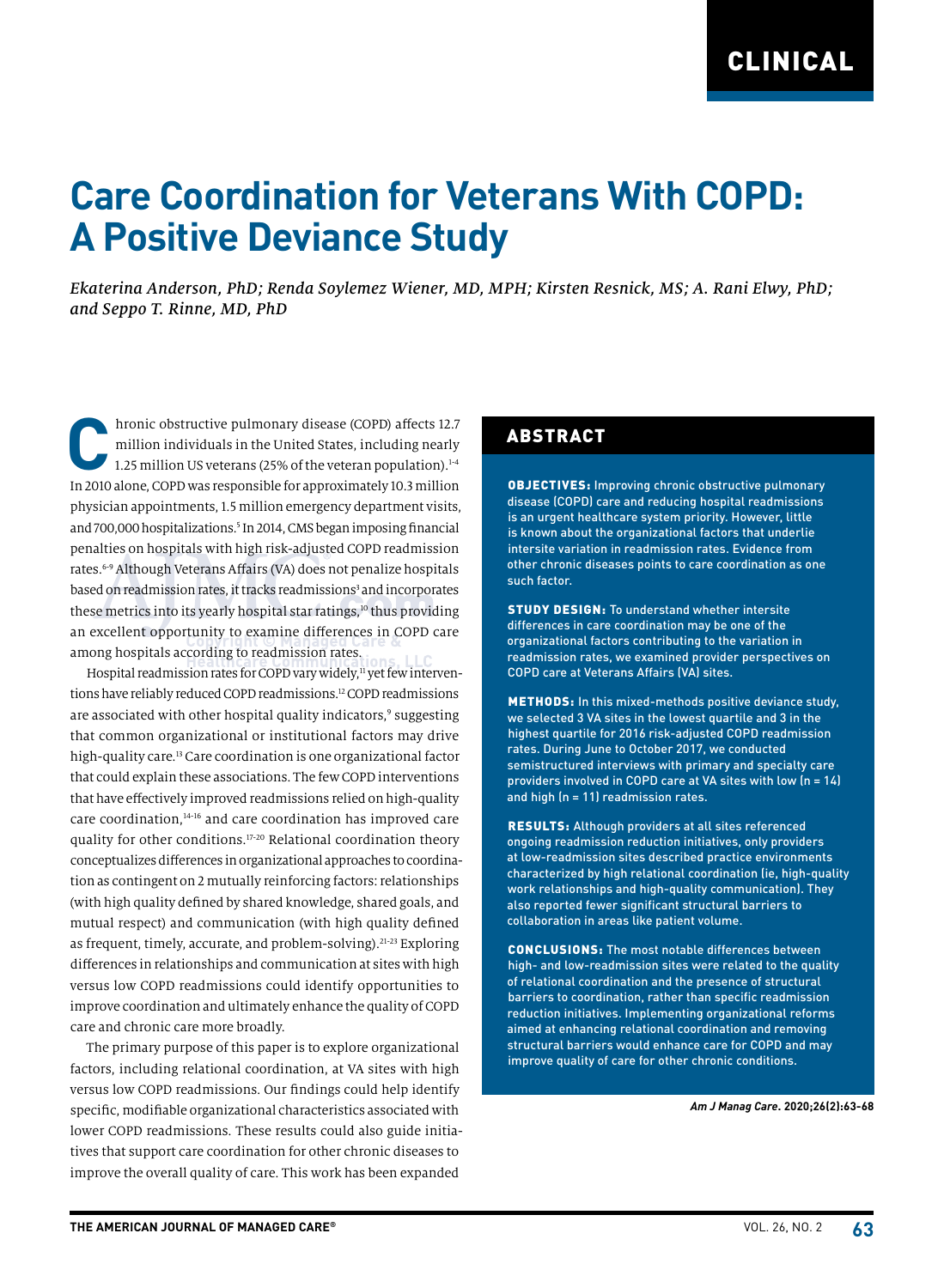#### TAKEAWAY POINTS

We discovered that although Veterans Affairs sites with both high and low readmission rates for chronic obstructive pulmonary disease (COPD) had readmission reduction initiatives in place, it was providers at sites with low readmission rates for COPD who described practice environments characterized by a greater degree of relational coordination and reported fewer structural barriers than their counterparts at sites with high readmission rates. Because the features of practice environments that enable relational coordination are not unique to COPD, improving relational coordination may also improve quality of care for other chronic diseases.

- › Stakeholders may consider launching initiatives to foster relationships and support highquality communication between clinicians involved in COPD care.
- › These initiatives may also be extended to non-COPD contexts, as improved relational coordination is likely to improve care for other chronic conditions.
- › Efforts to improve relational coordination ought to also target structural barriers to collaboration, such as excessive workload and understaffing.

from the abstracts presented at the American Thoracic Society International Conference in May 201824 and the VA HSR&D/QUERI National Conference in October 2019.25

### METHODS

We conducted a mixed-methods study of healthcare provider perspectives on care coordination for veterans with COPD. We used the positive deviance approach (ie, the study of the underlying causes of exceptionally high organizational performance)<sup>26,27</sup> and an explanatory sequential design, wherein quantitative data inform qualitative data collection and analysis.28 We reviewed VA Hospital Compare website data on 2016 risk-adjusted COPD readmission rates for VA medical centers (VAMCs), which are typically composed of inpatient and outpatient clinical settings located on the same campus, nationwide.29 Relying on purposive sampling and taking care to ensure diversity in geography and size, we selected 3 VAMCs in the lowest and highest readmission quartiles, respectively (**Table 1**).

We recruited providers at the selected sites between June and October 2017 through emails and phone calls, using snowball sampling for further recruitment. We interviewed inpatient and outpatient providers caring for veterans with COPD in their regular clinical practice (n = 25, including 13 internal medicine providers, 10 pulmonologists, and 2 mental health care providers) (Table 1) over the phone. Mental health care providers were included to

capture diverse professional perspectives. The interviews explored provider definitions of and experiences with COPD care coordination, as well as local organizational practices related to COPD care (**eAppendix** [available at **ajmc. com**]). Thematic saturation was reached (ie, no new concepts emerged with new interviews)<sup>30</sup> after 25 interviews (14 low-readmission sites and 11 high-readmission sites). The professionally transcribed and verified interviews were analyzed with the qualitative software package NVivo version 11 (QSR International; Melbourne, Australia).

Using principles of conventional content analysis, 2 investigators (K.R. and S.T.R.) inde-

pendently read all of the transcripts line by line and inductively constructed initial codes.<sup>31</sup> They then compared their notes, reviewing the code structure for logic and comprehensiveness. Throughout the coding process, they met regularly and discussed select sections of the transcripts to agree on code definition and application, revise the codebook, and discuss emergent themes with the larger research team. The team then produced summaries of organizational practices of all sites, drawing on positive deviance methodology<sup>26</sup> to determine practices that distinguished high-performing sites. To ensure objectivity and minimize confirmation bias, the investigators acknowledged negative attributes of high-performing sites and positive attributes of low-performing ones. The team then reanalyzed the dominant themes using relational coordination theory, a theoretical framework that, unlike traditional approaches to organizational coordination and performance that focus on formal coordination mechanisms (scheduling, routines, standardization) or individual metrics (individual performance, skills, or motivation), foregrounds relational dynamics.23,32 The study was approved by the Edith Nourse Rogers Memorial Veterans Hospital Institutional Review Board.

# RESULTS

Low- and high-readmission sites alike had initiatives to improve COPD care and reduce readmissions (**Table 2**). However, the nature and scope of these initiatives varied among sites. Further,

|                             |             |               |                | <b>Respondents by Practice Setting, n</b> |                           |                                           | <b>Respondents by Specialty, n</b> |                                     |                                | <b>Mean</b>                          |
|-----------------------------|-------------|---------------|----------------|-------------------------------------------|---------------------------|-------------------------------------------|------------------------------------|-------------------------------------|--------------------------------|--------------------------------------|
| <b>Readmission</b><br>Group | <b>Site</b> | <b>Region</b> | $\overline{p}$ | Inpatient<br>Only                         | <b>Outpatient</b><br>Only | <b>Inpatient and</b><br><b>Outpatient</b> | General<br><b>Medicine</b>         | <b>Pulmonary</b><br><b>Medicine</b> | <b>Mental</b><br><b>Health</b> | <b>Years of VA</b><br><b>Service</b> |
| Low                         | A           | West          | 6              | 4                                         | $\Omega$                  | $\Omega$                                  | 4                                  | $\overline{2}$                      | $\Omega$                       | 8                                    |
|                             | B           | West          | 5              |                                           |                           | 3                                         | 3                                  | 2                                   | 0                              | 12                                   |
|                             | C           | Midwest       | $\mathbf{3}$   |                                           |                           |                                           | $\overline{2}$                     |                                     | $\Omega$                       | 8                                    |
| High                        | D           | Midwest       | 5              |                                           | 3                         |                                           | 3                                  |                                     |                                | Q                                    |
|                             | E           | South         | 3              |                                           |                           |                                           | $\overline{2}$                     | $\mathbf{0}$                        |                                | 12                                   |
|                             |             | South         | 3              |                                           | <sup>2</sup>              | 0                                         | 3                                  | 0                                   | 0                              | 5                                    |

VA indicates Veterans Affairs.

TABLE 1. Site and Respondent Information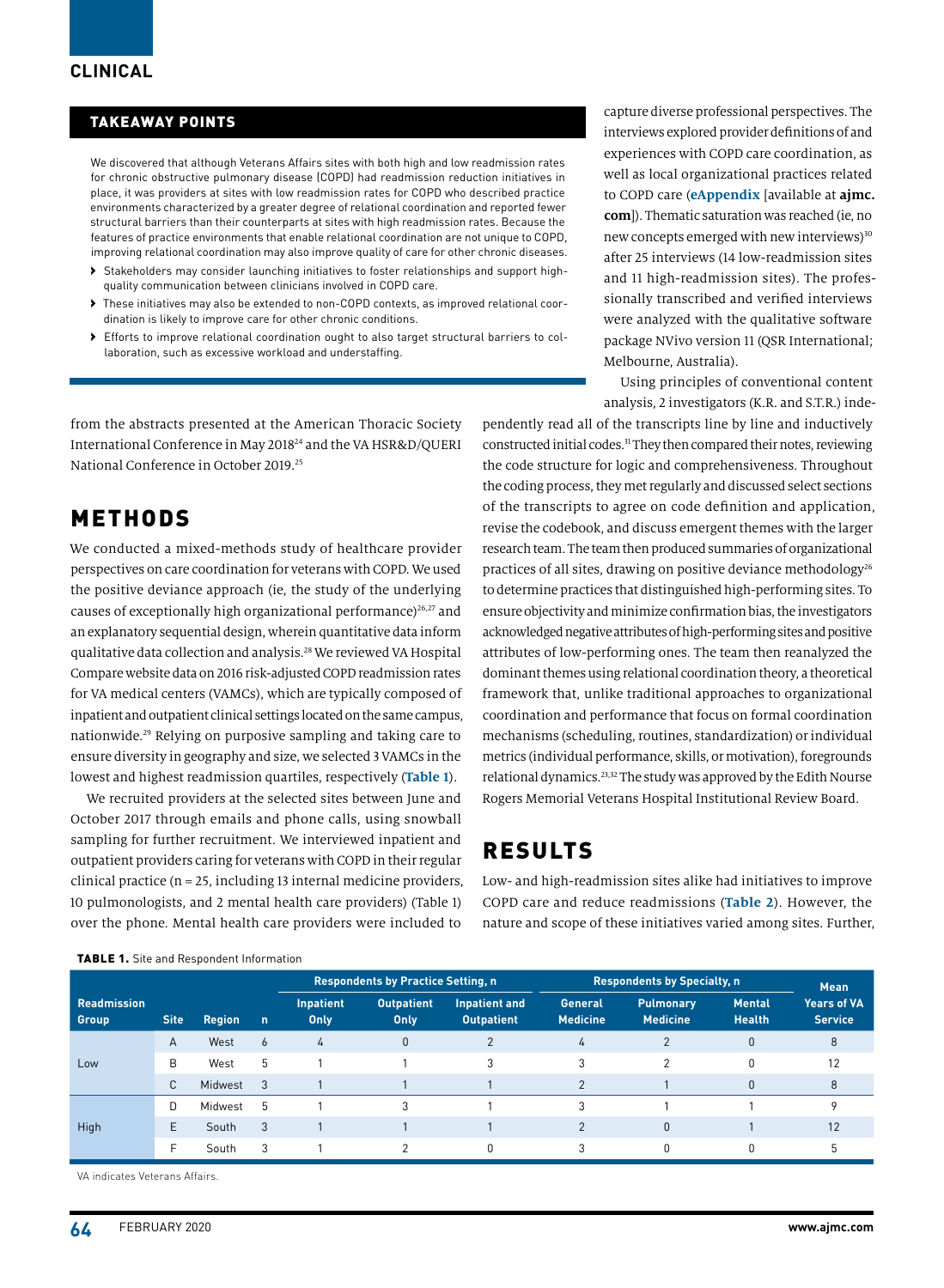whereas respondents from low-readmission sites reported collaborative working relationships (characterized by shared knowledge, shared goals, and mutual respect), stronger communication, and fewer significant structural barriers to collaboration, their counterparts at high-readmission sites described challenges in these domains, suggesting noteworthy intersite differences in practice environments.

#### **COPD Care Improvement Initiatives and Programs**

Participants from low- and high-readmission sites alike described the following types of initiatives and programs: (1) inpatient and outpatient education programs, including smoking cessation counseling; (2) postdischarge follow-ups, sometimes by designated coordinators or case managers; (3) pulmonary rehabilitation programs; and (4) postdischarge outpatient clinics. However, the programs at sites with low readmissions can be characterized as more extensive and more deliberately designed. For example, COPD coordinators not only were tasked with appointment scheduling and occasional follow-ups like their high-readmission counterparts, but also took and triaged patient calls. Similarly, at another low-readmission site, all patients at risk for readmission were referred to a multidisciplinary postdischarge clinic, whereas at high-readmission sites no such systematic approach was used.

More fundamentally, although sites with high readmissions had some innovative initiatives in place (eg, standardized COPD order set, early palliative care consults, interdisciplinary huddles), provider accounts from these facilities do not convey a sense of deliberate, coordinated attempts to address readmissions. As one interviewee observed, "Our readmission rates with COPD are up for some reason, and I don't think anybody really knows why they're up." By contrast,

TABLE 2. Select COPD Programs and Initiatives by Site, as Described by Interviewees

| <b>Readmission</b><br>Group | <b>Site</b> | <b>COPD Programs and Initiatives</b>                                                                                                                                                                                                                                                                                                                                                                                                                                                                                                                                                                                                                                                                                                                                                                                                         |  |  |
|-----------------------------|-------------|----------------------------------------------------------------------------------------------------------------------------------------------------------------------------------------------------------------------------------------------------------------------------------------------------------------------------------------------------------------------------------------------------------------------------------------------------------------------------------------------------------------------------------------------------------------------------------------------------------------------------------------------------------------------------------------------------------------------------------------------------------------------------------------------------------------------------------------------|--|--|
|                             | А           | • Designated COPD nurse (in charge of triaging patient calls; post-<br>discharge follow-ups to assist with appointment scheduling, referrals,<br>and need assessment; and follow-ups with frequent exacerbators)<br>• Monitoring pulmonary rehabilitation referrals<br>. Telehealth pulmonology rehabilitation (weekly 30-minute calls to<br>discuss progress, barriers, and solutions; used as an alternative or<br>supplement to outpatient rehabilitation)<br>• COPD discharge bundles (pulmonary rehabilitation referral, vaccina-<br>tions, inhaler education, postdischarge action plan)<br>• Involving primary care team members in COPD care management<br>• Robust use of electronic consultations (e-consults) between providers<br>• Subspecialty urgent care clinic<br>• Multidisciplinary lung cancer and lung disease programs |  |  |
| Low                         | B.          | • Involving outpatient pulmonary team during hospitalization<br>· Daily inpatient discharge rounds to assess patients'<br>postdischarge needs<br>• COPD patient education<br>• COPD coordinator to schedule appointments and arrange<br>home-based care<br>• COPD telehealth (patients calling VAMC-based providers from CBOCs)<br>• Inpatient and outpatient smoking cessation programs<br>• Pulmonary rehabilitation referrals                                                                                                                                                                                                                                                                                                                                                                                                             |  |  |
|                             | C           | • Inpatient self-management education<br>• Inpatient and outpatient smoking cessation counseling<br>· Multidisciplinary COPD postdischarge clinic<br>• Non-condition-specific readmission reduction clinic                                                                                                                                                                                                                                                                                                                                                                                                                                                                                                                                                                                                                                   |  |  |
|                             | D           | • Case management (postdischarge follow-up and in-person/telehealth<br>appointment to discuss medication, symptom management, and<br>action plan)<br>• Predischarge patient education<br>• Standardized COPD order set embedded in EHR (to facilitate<br>medication prescriptions)                                                                                                                                                                                                                                                                                                                                                                                                                                                                                                                                                           |  |  |
| High                        | E           | • Early palliative care consult<br>• Hospital interdisciplinary huddles to discuss patient needs<br>• Early-stage quality improvement project to create a readmission-<br>reduction interdisciplinary team                                                                                                                                                                                                                                                                                                                                                                                                                                                                                                                                                                                                                                   |  |  |
|                             | F           | · Postdischarge nurse follow-up<br>• Inpatient and outpatient smoking cessation programs<br>• Telehealth services (for monitoring COPD symptoms)<br>• Pulmonary rehabilitation<br>• Interdisciplinary huddles on readmission reduction for<br>chronic conditions                                                                                                                                                                                                                                                                                                                                                                                                                                                                                                                                                                             |  |  |

CBOC indicates community-based outpatient clinic; COPD, chronic obstructive pulmonary disease; EHR, electronic health record; VAMC, Veterans Affairs medical center.

providers at low-readmission sites reported that their sites formed working groups tasked with summarizing best practices and reviewing readmissions case by case to "try to understand why that happened."

**Relationships**

*Shared knowledge.* In relational coordination theory, "shared knowledge" refers to knowledge about colleagues' nature of work and scope of responsibilities.<sup>32</sup> At low-readmission sites, providers described a division of labor in which "there's opportunity for sharing on both [pulmonary and primary care] sides." As one

provider explained, pulmonologists oversee the technical side of COPD symptom management, whereas primary care providers (PCPs) "have a much more longitudinal relationship with the patient" and a deeper knowledge of the patient's social context. In contrast, at high-readmission sites, the division of labor between PCPs and specialists was more ad hoc and tenuous. According to a pulmonologist, "It often falls to the primary care physician to try to keep one cohesive plan together."

*Shared goals.* According to relational coordination theory, effective coordination requires commitment to an overall process goal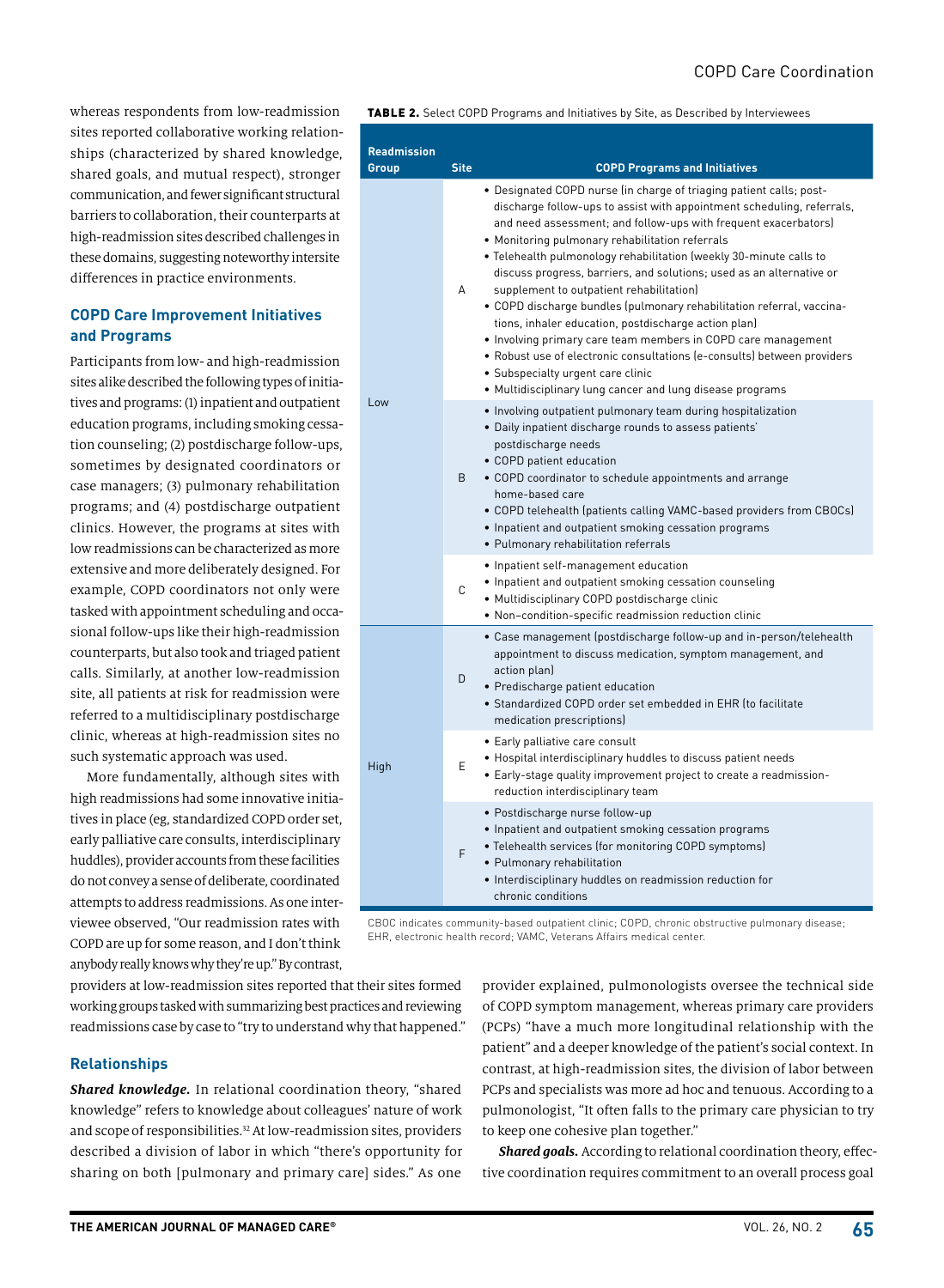### **CLINICAL**

(in this case, high-quality COPD care), rather than to lower-level "functional" goals (managing a particular symptom or conducting a specific test).32 Respondents from low-readmission sites reported a shared commitment to comprehensive, high-quality patient care. One participant explained that after admitting a patient, the team works "with nursing, speech, [physical therapy], [occupational therapy, and] social work to make sure we provide appropriate care in the hospital, and then we work on that transition of care back to their primary care provider." In contrast, at high-readmission sites, providers were more focused on functional goals, sometimes losing sight of the bigger picture. One PCP observed, "[Specialists only] take ownership of the problem" without "really looking at the entire patient or really taking ownership of the patient's care."

*Mutual respect.* Relational coordination theory views mutual respect, understood as appreciation for the competence of others engaged in the same work process, as essential to effective relationships.23 Respondents from low-readmission sites described a greater sense of camaraderie, as well as more confidence in their working relationships, than providers at high-readmission sites. One inpatient physician from a low-readmission site observed: "I feel more confident that most of the time if I call them they're going to be happy that I called them, even [if] they're not supposed to be the inpatient consultant at the moment. And most of the time they are going to be willing to offer assistance." Another participant, asked about exceptional local champions of readmission prevention, said: "I think everybody is exceptional." This sense of confidence is not found in high-readmission sites, where some participants described PCP-specialist relationships that are at best absent and at worst antagonistic: "Primary care always lives in fear that one of their consults is going to be batted down because we didn't do this test or we didn't do that test before we made the referral."

#### **Communication**

According to relational coordination theory, high-quality relationships reinforce and are reinforced by frequent, timely, accurate, and problem-solving communication.22 Providers at low-readmission sites used all modes of communication more effectively and used direct communication, including face-to-face contact, more frequently and more readily than their counterparts at high-readmission sites.

Respondents at all sites communicated through the electronic health record (EHR) and added other providers as cosigners on notes. However, at high-readmission sites, the quality of chart communication was viewed as poor ("copy and paste and read my note"), and cosigning, primarily used for discharge summaries, was more generic and unfocused. One pulmonologist shared that his colleagues often end up "just adding someone as a cosigned to a giant note." By contrast, at low-readmission sites, cosigning tended to be directed at specific providers: "[A] large part of collaboration is doing good-quality charting…and tagging for co-signature [the] PCP and other interested parties." The content of the notes was also more specific. For example, a hospital pulmonologist reported writing discharge notes that "directly address primary care, with

emphasis on things that we feel [are] important to prevent exacerbations, or to address other comorbidities that might affect COPD." In this example, communication was more accurately tailored to the intended recipient, which was likely informed by greater knowledge of that recipient's role in the care process.

Providers at low-readmission sites described communicating by phone frequently and readily, striving, "whenever possible, to have an actual live conversation with somebody [to coordinate patient care] as opposed to communicating back and forth in the chart." By contrast, providers from high-readmission sites reported minimal direct communication. A nurse practitioner shared that although there was a way to contact the pulmonary clinic directly, this option was rarely, if ever, used in practice: "If I have somebody who's acute, it's either I'm gonna send them to the local hospital or I'm gonna manage the patient." Some participants explicitly expressed frustration with this lack of communication. An outpatient-based PCP wistfully noted that getting "a warm handoff on an inpatient veteran's medical issue" was "exceedingly rare."

Providers at both high- and low-readmission sites described face-to-face contact with other providers as highly desirable ("in an ideal world, we'd be able to put a name to a face"), citing distance and lack of colocation as a challenge. For instance, one provider observed, "[Our facility] is a big place and…there are a lot of people you don't know, other than through what they look like on [the EHR]." Conversely, colocation and/or a smaller facility size seemed to facilitate face-to-face contact. A PCP commented, "[T]here are [specialists] nearby. I mean they're 75 feet away. So they can be grabbed and [asked] 'Hey, can you adjust this?'"

#### **Structural Barriers to Care Coordination**

Although respondents at all sites expressed concerns that other providers were too busy to collaborate, respondents at low-readmission sites described fewer significant structural barriers. Specifically, providers from low-readmission facilities viewed availability of outpatient care, low patient volumes, and colocation between pulmonologists and other specialists as facilitating a collaborative environment with high-quality patient care. For instance, a provider from a low-readmission site observed: "I think we tend to have relatively lower censuses here at our institution, so…we tend to have the ability to spend a little bit more time with patients." By contrast, providers from high-readmission sites expressed concerns about excessive workload and limited availability of outpatient care: "Where it falls through in continuity is the outpatient side because of just lack of resources, lack of clinic space, lack of people, lack of schedulers." As the same participant candidly summarized, "You know, we have the right goals in place; we just…lack resources to do it."

# DISCUSSION

The results of this study demonstrate notable differences between high- and low-readmission sites: Although low-readmission sites had somewhat more focused, robust, and self-reflexive readmission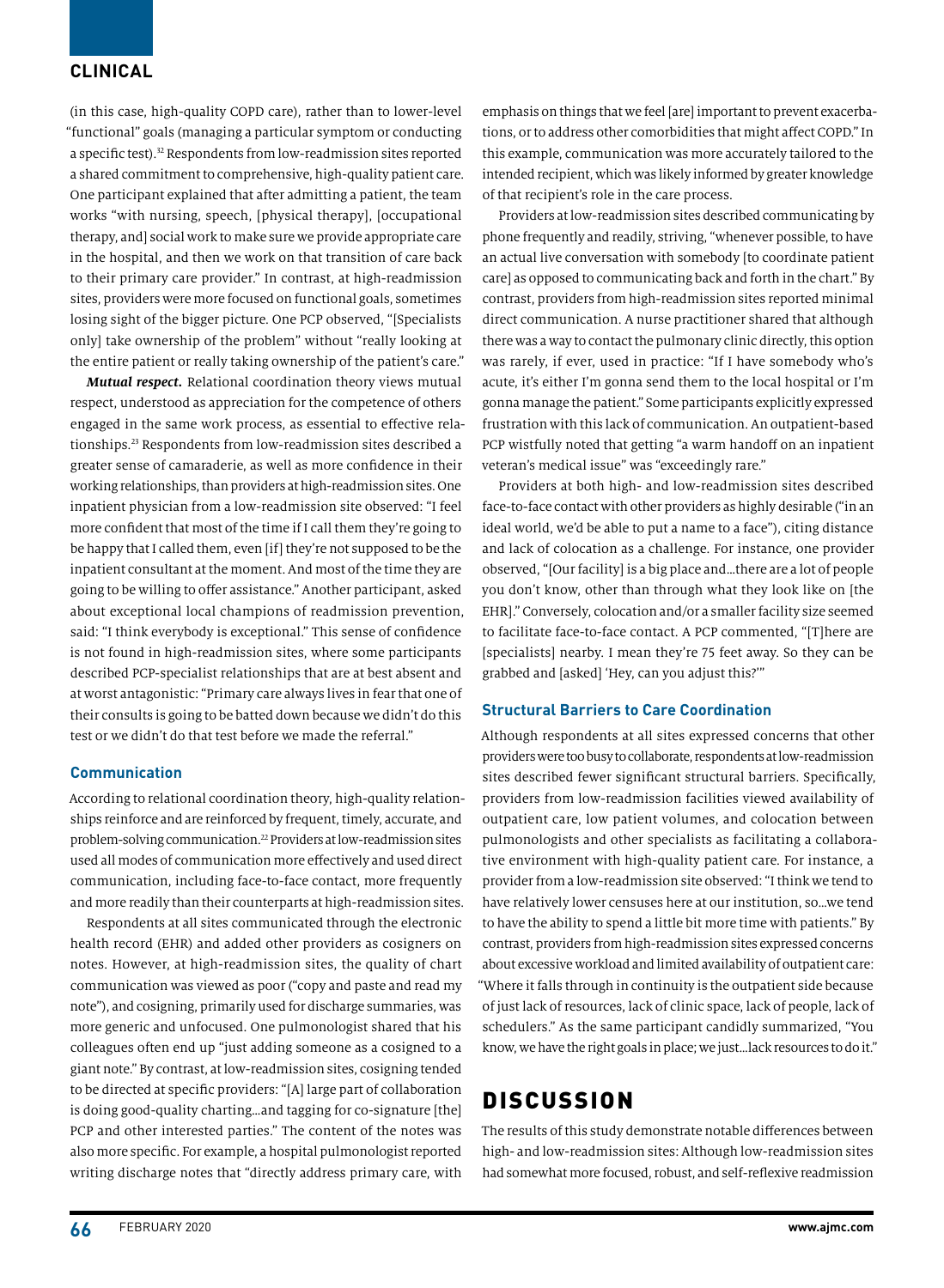reduction initiatives in place, the most pronounced difference was not among the specific programs in place, but was instead the nature of the practice environment, and specifically the degree to which interprovider relationships and organizational structures supported care coordination. Whereas providers at low-readmission facilities described organizational environments that foster collegial working relationships and efficient communication, their counterparts at high-readmission sites reported issues in these domains and referenced significant structural barriers to care coordination. In other words, the practice environment at low-readmission sites, to the extent that it was adequately described by provider accounts, had a higher degree of relational coordination than the practice environment at high-readmission sites.

Our study has several crucial implications. First, it suggests that care coordination is key to improving COPD care. This is consistent with the existing literature: Although no specific clinical interventions or organizational practices that reliably and consistently reduce COPD readmissions have been identified,<sup>12,13</sup> evidence is increasingly pointing to comprehensive, collaborative care as key to improving COPD outcomes.16,33-36 We suggest that one way to foster collaboration in COPD care is to promote relational coordination among providers. Stakeholders seeking to reduce COPD readmissions could extend their focus of attention from purely clinical and logistical aspects of COPD care delivery to initiatives that foster relationships and support high-quality communication between healthcare providers (eg, pulmonologists and PCPs, outpatient and inpatient providers).

Second, we suggest that, because the underlying mechanisms of relational coordination in COPD care are hardly specific to COPD, promoting relational coordination may improve quality indicators for other chronic conditions. Indeed, research has shown that care coordination improves outcomes for such chronic conditions as diabetes, heart failure, hypertension, posttraumatic stress disorder, and depression.<sup>17-20</sup> Relational coordination, more specifically, has been associated with high-quality care in diverse healthcare contexts, including postoperative care for surgical patients,<sup>37</sup> primary care for diabetes,<sup>38</sup> nursing homes,<sup>39</sup> and hospital care for older patients.<sup>40</sup> On a practical level, this means that broad organizational reforms centered on relational coordination could improve quality of care for multiple conditions. Given that a growing body of literature suggests that organizational culture may affect not only the quality of care41-43 but also provider well-being,44-46 these reforms might also enhance employee morale.

However, this sort of organizational reform must address structural barriers. Care coordination at the sites that we studied was not a matter of individual commitment or motivation. Indeed, providers everywhere embraced a collaborative practice environment in which PCPs and specialists agree on appropriate division of labor, colleagues treat one another with respect, and multiple channels of communication support care coordination. Yet the routines and practices of providers at low-readmission sites promoted collaboration more effectively. By contrast, providers at highreadmission sites reported such structural impediments as excessive

workload, understaffing, inconvenient spatial layout of the facility discouraging communication, and lower availability of accessible outpatient services in the area. Therefore, any attempts to reform organizational culture by exclusively targeting individual providers' motivation or behavior are bound to fail unless they also address the underlying system-level issues. However, even well-designed structures are not likely to be used effectively in the absence of a culture of relational coordination,<sup>47</sup> suggesting the importance of building a relational culture along with supporting structures.

#### **Limitations**

Our study has limitations. The inclusion of only VA sites limits the results' generalizability: VA is an integrated healthcare system with features that support communication across care settings, such as outpatient-inpatient provider colocation. Care coordination may be even more challenging where these structures are absent.<sup>48</sup> At the same time, certain features of the VA, such as a traditional bureaucratic structure of accountability, may be less supportive of care coordination than other health systems. Additionally, although we used readmission rates as an indicator of the quality of care, this metric has been criticized as being driven by nonmodifiable demographic factors and prone to gaming by hospitals.<sup>6,49</sup> Future positive deviance research should focus on other outcomes of COPD care quality, especially patient-centered outcomes such as patient-rated quality of care and patient-rated quality of life. Finally, we relied exclusively on interviews with providers for information about the sites' readmissions programs and care-coordination practices and did not incorporate observations as a method of data collection,<sup>50</sup> nor did we seek out a broader input from the nursing staff.

# CONCLUSIONS

Although VA sites with both low and high readmission rates for COPD have ongoing readmission reduction initiatives, providers from the former described work environments that have a greater degree of relational coordination. Unlike their counterparts at high-readmission sites, providers at low-readmission sites displayed shared knowledge regarding the interprovider division of responsibilities, prioritized the overall goal of exceptional patient care over lower-level functional goals, and utilized indirect and direct channels of communication frequently and effectively. Providers from low-readmission sites also reported fewer structural barriers to collaboration in domains such as workload, staffing, and outpatient service availability. To reduce COPD readmissions and improve COPD care, decision makers ought to embrace comprehensive reforms that promote organizational culture change and target structural barriers that hamper care coordination for COPD and other chronic conditions. Although ostensibly overly ambitious, these changes to organizational culture would be well worth the investment of effort and resources, as they are likely to improve not only the readmission indicators for COPD but also patient outcomes for other chronic conditions, while potentially enhancing provider well-being.  $\blacksquare$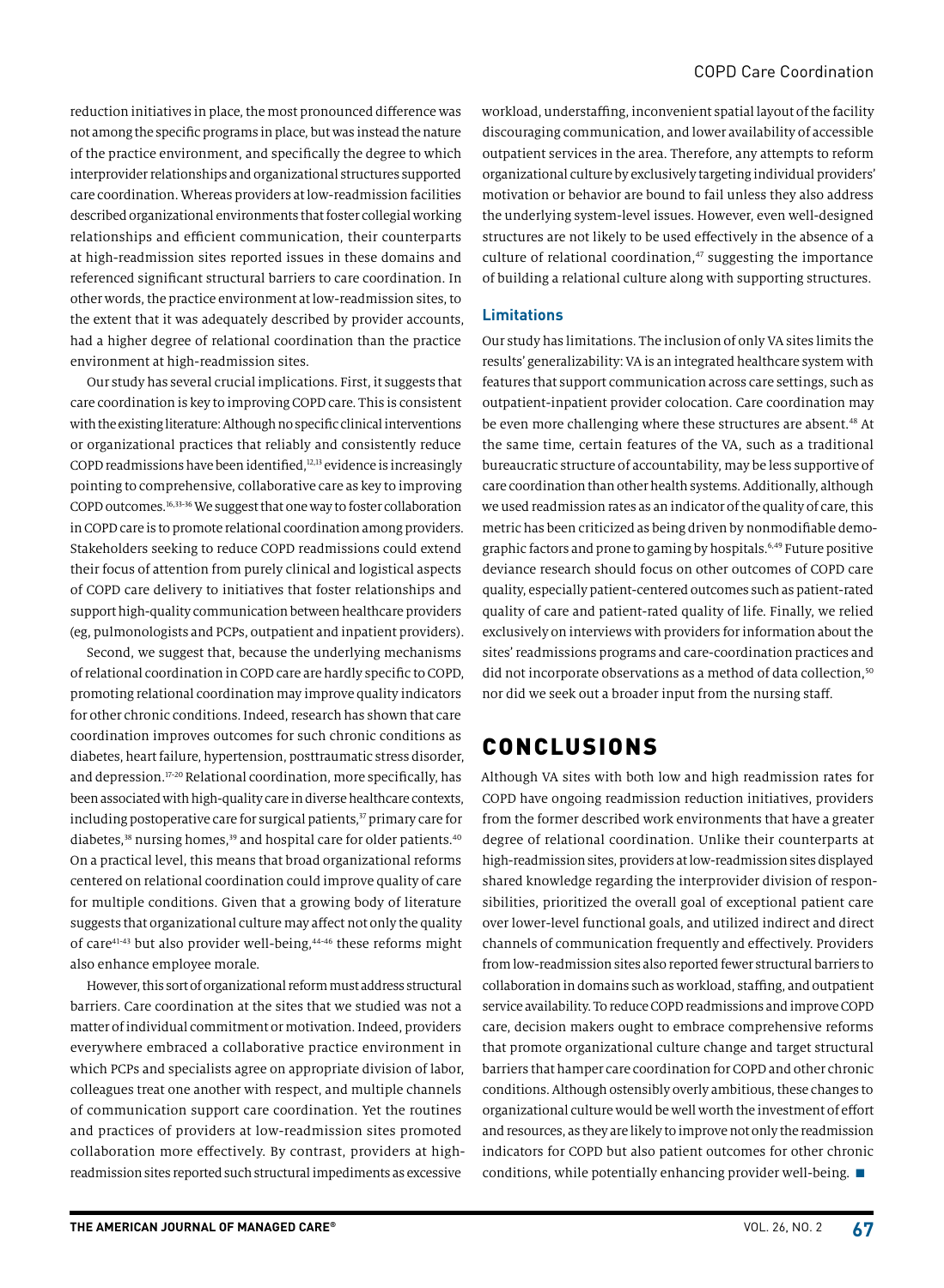#### **CLINICAL**

*Author Affiliations:* Center for Healthcare Organization and Implementation Research, Veterans Affairs (EA, RSW, KR, ARE, STR), Bedford, MA; The Pulmonary Center, Boston University School of Medicine (RSW, STR), Boston, MA; Boston University (KR), Boston, MA; Department of Psychiatry and Human Behavior, Alpert Medical School, Brown University (ARE), Providence, RI.

*Source of Funding:* This work was supported by the Career Development Award (CDA) from the US Department of Veteran Affairs' Veterans Integrated Service Network 1 and by the Parker B. Francis Fellowship, both awarded to Dr Rinne. The contents do not represent the views of the US Department of Veterans Affairs or the United States Government.

*Author Disclosures:* Dr Rinne has received a Veterans Affairs Health Services Research and Development Service CDA to study coordination and has attended the American Thoracic Society Conference. The remaining authors report no relationship or financial interest with any entity that would pose a conflict of interest with the subject matter of this article.

*Authorship Information:* Concept and design (EA, RSW, ARE, STR); acquisition of data (KR, STR); analysis and interpretation of data (EA, RSW, KR, ARE, STR); drafting of the manuscript (EA, KR, ARE, STR); critical revision of the manuscript for important intellectual content (EA, RSW, KR, ARE, STR); provision of patients or study materials (STR); obtaining funding (STR); administrative, technical, or logistic support (EA, KR); and supervision (RSW, ARE, STR).

*Address Correspondence to:* Ekaterina Anderson, PhD, Center for Healthcare Organization and Implementation Research, Edith Nourse Rogers Memorial VA Hospital, 200 Springs Rd, Bldg 70, Bedford, MA 01730. Email: ekaterina. anderson@va.gov.

# REFERENCES

1. Morbidity and mortality: 2012 chart book on cardiovascular, lung, and blood diseases. National Heart, Lung, and Blood Institute website. nhlbi.nih.gov/files/docs/research/2012\_ChartBook\_508.pdf. Published February 2012. Accessed January 3, 2019.

2. Murray CJ, Vos T, Lozano R, et al. Disability-adjusted life years (DALYs) for 291 diseases and injuries in 21 regions, 1990-2010: a systematic analysis for the Global Burden of Disease Study 2010 [erratum in *Lancet*. 2013;381(9867):628]. *Lancet*. 2012;380(9859):2197-2223. doi: 10.1016/S0140-6736(12)61689-4.

3. Kaboli PJ, Go JT, Hockenberry J, et al. Associations between reduced hospital length of stay and 30-day readmission rate and mortality: 14-year experience in 129 Veterans Affairs hospitals. *Ann Intern Med*. 2012;157(12):837-845. doi: 10.7326/0003-4819-157-12-201212180-00003.

4. Wang L, Porter B, Maynard C, et al. Predicting risk of hospitalization or death among patients receiving primary care in the Veterans Health Administration. *Med Care*. 2013;51(4):368-373. doi: 10.1097/MLR.0b013e31827da95a. 5. Ford ES, Croft JB, Mannino DM, Wheaton AG, Zhang X, Giles WH. COPD surveillance—United States, 1999- 2011. *Chest*. 2013;144(1):284-305. doi: 10.1378/chest.13-0809.

6. Feemster LC, Au DH. Penalizing hospitals for chronic obstructive pulmonary disease readmissions. *Am J Respir Crit Care Med*. 2014;189(6):634-639. doi: 10.1164/rccm.201308-1541PP.

7. Elixhauser A, Au DH, Podulka J. *Readmissions for Chronic Obstructive Pulmonary Disease, 2008*. Rockville, MD: Agency for Healthcare Research and Quality; 2011.

8. Joynt KE, Figueroa JE, Oray J, Jha AK. Opinions on the Hospital Readmission Reduction Program: results of a national survey of hospital leaders. *Am J Manag Care*. 2016;22(8):e287-e294.

9. Rinne ST, Castaneda J, Lindenauer PK, Cleary PD, Paz HL, Gomez JL. Chronic obstructive pulmonary disease readmissions and other measures of hospital quality. *Am J Respir Crit Care Med*. 2017;196(1):47-55. doi: 10.1164/rccm.201609-1944OC.

10. Strategic Analytics for Improvement and Learning (SAIL) Value Model Measure definitions. US Department of Veterans Affairs website. https://www.va.gov/QUALITYOFCARE/measure-up/SAIL\_definitions.asp. Accessed January 22, 2019.

11. Jacobs DM, Noyes K, Zhao J, et al. Early hospital readmissions after an acute exacerbation of chronic obstructive pulmonary disease in the nationwide readmissions database. *Ann Am Thorac Soc*. 2018;15(7):837-845. doi: 10.1513/AnnalsATS.201712-913OC.

12. Prieto-Centurion V, Markos MA, Ramey NI, et al. Interventions to reduce rehospitalizations after chronic obstructive pulmonary disease exacerbations. a systematic review. *Ann Am Thorac Soc*. 2014;11(3):417-424. doi: 10.1513/AnnalsATS.201308-254OC.

13. Rinne ST, Hebert PL, Wong ES, et al. Organizational practices affecting chronic obstructive pulmonary disease readmissions. *Am J Respir Crit Care Med*. 2017;195(9):1269-1272. doi: 10.1164/rccm.201609-1783LE. 14. Kruis AL, Smidt N, Assendelft WJ, et al. Integrated disease management interventions for patients with chronic obstructive pulmonary disease. *Cochrane Database Syst Rev*. 2013;(10):CD009437. doi: 10.1002/14651858.CD009437.pub2. 15. McCarthy B, Casey D, Devane D, Murphy K, Murphy E, Lacasse Y. Pulmonary rehabilitation for chronic obstructive pulmonary disease. *Cochrane Database Syst Rev*. 2015;(2):CD003793. doi: 10.1002/14651858.CD003793.pub3. 16. Dajczman E, Robitaille C, Ernst P, et al. Integrated interdisciplinary care for patients with chronic obstructive pulmonary disease reduces emergency department visits, admissions and costs: a quality assurance study. *Can Respir J*. 2013;20(5):351-356. doi: 10.1155/2013/187059.

17. Darkins A, Ryan P, Kobb R, et al. Care coordination/home telehealth: the systematic implementation of health informatics, home telehealth, and disease management to support the care of veteran patients with chronic conditions. *Telemed J E Health*. 2008;14(10):1118-1126. doi: 10.1089/tmj.2008.0021.

18. Katon WJ, Lin EH, Von Korff M, et al. Collaborative care for patients with depression and chronic illnesses. *N Engl J Med*. 2010;363(27):2611-2620. doi: 10.1056/NEJMoa1003955.

19. Kobb R, Hoffman N, Lodge R, Kline S. Enhancing elder chronic care through technology and care coordination: report from a pilot. *Telemed J E Health*. 2003;9(2):189-195. doi: 10.1089/153056203766437525. 20. Schofield RS, Kline SE, Schmalfuss CM, et al. Early outcomes of a care coordination–enhanced telehome care program for elderly veterans with chronic heart failure. *Telemed J E Health*. 2005;11(1):20-27. doi: 10.1089/tmj.2005.11.20.

21. Gittell JH. Supervisory span, relational coordination, and flight departure performance: a reassessment of postbureaucracy theory. *Organ Sci*. 2001;12(4):468-483. doi: 10.1287/orsc.12.4.468.10636. 22. Gittell JH. Relationships between service providers and their impact on customers. *J Serv Res*. 2002;4(4):299-310. doi: 10.1177/1094670502004004007.

23. Gittell JH. *Relational Coordination: Guidelines for Theory, Measurement and Analysis*. Waltham, MA: The Heller School for Social Policy and Management; 2011. http://citeseerx.ist.psu.edu/viewdoc/download;jsessionid=C58 E5F187A64C67F32A1D7785BF9DEB7?doi=10.1.1.468.6354&rep=rep1&type=pdf. Accessed February 10, 2019. 24. Rinne S, Resnick K, Elwy R, et al. Importance of multidisciplinary collaboration to reduce COPD readmissions in VA: a positive deviance study. Abstract presented at: American Thoracic Society 2018 International Conference; May 18-23, 2018; San Diego, CA. Abstract A102.

25. Anderson E, Wiener RS, Resnick K, et al. Care coordination for veterans with chronic obstructive pulmonary disease: a mixed methods study of high vs. low readmission sites. Abstract presented at: VA HSR&D/QUERI National Conference; October 29-31, 2019; Washington, DC. Abstract 1127.

26. Rose AJ, McCullough MB. A practical guide to using the positive deviance method in health services research. *Health Serv Res*. 2017;52(3):1207-1222. doi: 10.1111/1475-6773.12524.

27. Bradley EH, Curry LA, Ramanadhan S, Rowe L, Nembhard IM, Krumholz HM. Research in action: using positive deviance to improve quality of health care. *Implement Sci*. 2009;4:25. doi: 10.1186/1748-5908-4-25. 28. Fetters MD, Curry LA, Creswell JW. Achieving integration in mixed methods designs—principles and practices. *Health Serv Res*. 2013;48(6, pt 2):2134-2156. doi: 10.1111/1475-6773.12117.

29. Hospital Compare Data. US Department of Veterans Affairs website. www.accesstocare.va.gov/Healthcare/ HospitalCompareData. Accessed January 22, 2019.

30. Morse JM. The significance of saturation. *Qual Health Res*. 1995;5(2):147-149. doi: 10.1177/104973239500500201. 31. Hsieh HF, Shannon SE. Three approaches to qualitative content analysis. *Qual Health Res*. 2005;15(9):1277-1288. doi: 10.1177/1049732305276687.

32. Gittell JH. Relational coordination: coordinating work through relationships of shared goals, shared knowledge and mutual respect. In: Kyriakidou O, Özbilgin MF, eds. *Relational Perspectives in Organizational Studies: A Research Companion*. Cheltenham, UK: Edward Elgar Publishing; 2006:74-94.

33. de Sousa Pinto JM, Martín-Nogueras AM, Morano MT, Macêdo TE, Arenillas JI, Troosters T. Chronic obstructive pulmonary disease patients' experience with pulmonary rehabilitation: a systematic review of qualitative research. *Chron Respir Dis*. 2013;10(3):141-157. doi: 10.1177/1479972313493796.

34. Fromer L, Barnes T, Garvey C, Ortiz G, Saver DF, Yawn B. Innovations to achieve excellence in COPD diagnosis and treatment in primary care. *Postgrad Med*. 2010;122(5):150-164. doi: 10.3810/pgm.2010.09.2212. 35. Strijbos JH, Postma DS, van Altena R, Gimeno F, Koëter GH. A comparison between an outpatient hospitalbased pulmonary rehabilitation program and a home-care pulmonary rehabilitation program in patients with COPD: a follow-up of 18 months. *Chest*. 1996;109(2):366-372. doi: 10.1378/chest.109.2.366.

36. Kruis AL, Smidt N, Assendelft WJ, et al. Cochrane corner: is integrated disease management for patients with COPD effective? *Thorax*. 2014;69(11):1053-1055. doi: 10.1136/thoraxjnl-2013-204974.

37. Gittell JH, Fairfield KM, Bierbaum B, et al. Impact of relational coordination on quality of care, postoperative pain and functioning, and length of stay: a nine-hospital study of surgical patients. *Med Care*. 2000;38(8):807-819. doi: 10.1097/00005650-200008000-00005.

38. Noël PH, Lanham HJ, Palmer RF, Leykum LK, Parchman ML. The importance of relational coordination and reciprocal learning for chronic illness care within primary care teams. *Health Care Manage Rev*. 2013;38(1):20-28. doi: 10.1097/HMR.0b013e3182497262.

39. Gittell JH, Weinberg D, Pfefferle S, Bishop C. Impact of relational coordination on job satisfaction and quality outcomes: a study of nursing homes. *Hum Resour Manage J*. 2008;18(2):154-170. doi: 10.1111/j.1748-8583.2007.00063.x. 40. Hartgerink JM, Cramm JM, Bakker TJ, van Eijsden RA, Mackenbach JP, Nieboer AP. The importance of relational coordination for integrated care delivery to older patients in the hospital. *J Nurs Manag*. 2014;22(2):248-256. doi: 10.1111/j.1365-2834.2012.01481.x.

41. Hoff T, Jameson L, Hannan E, Flink E. A review of the literature examining linkages between organizational factors, medical errors, and patient safety. *Med Care Res Rev*. 2004;61(1):3-37. doi: 10.1177/1077558703257171. 42. Mannion R, Davies HT, Marshall MN. Cultural characteristics of "high" and "low" performing hospitals. *J Health Organ Manag*. 2005;19(6):431-439. doi: 10.1108/14777260510629689.

43. Scott T, Mannion R, Davies H, Marshall M. The quantitative measurement of organizational culture in health care: a review of the available instruments. *Health Serv Res*. 2003;38(3):923-945. doi: 10.1111/1475-6773.00154. 44. Williams ES, Manwell LB, Konrad TR, Linzer M. The relationship of organizational culture, stress, satisfaction, and burnout with physician-reported error and suboptimal patient care: results from the MEMO study. *Health Care Manage Rev*. 2007;32(3):203-212. doi: 10.1097/01.HMR.0000281626.28363.59.

45. Gittell JH, Logan C, Cronenwett J, et al. Impact of relational coordination on staff and patient outcomes in outpatient surgical clinics. *Health Care Manage Rev*. 2020;45(1):12-20. doi: 10.1097/HMR.0000000000000192. 46. Havens DS, Gittell JH, Vasey J. Impact of relational coordination on nurse job satisfaction, work engagement and burnout: achieving the Quadruple Aim. *J Nurs Adm*. 2018;48(3):132-140. doi: 10.1097/NNA.0000000000000587. 47. Gittell JH. *Transforming Relationships for High Performance: The Power of Relational Coordination*. Palo Alto, CA: Stanford University Press; 2016.

48. Rinne ST, Resnick K, Wiener RS, Simon SR, Elwy AR. VA provider perspectives on coordinating COPD care across health systems. *J Gen Intern Med*. 2019;34(suppl 1):37-42. doi: 10.1007/s11606-019-04971-2. 49. Joynt KE, Jha AK. Thirty-day readmissions—truth and consequences. *N Engl J Med*. 2012;366(15):1366-1369. doi: 10.1056/NEJMp1201598.

50. Patton MQ. Enhancing the quality and credibility of qualitative analysis. *Health Serv Res*. 1999;34(5, pt 2):1189-1208.

Visit **ajmc.com/link/4479** to download PDF and eAppendix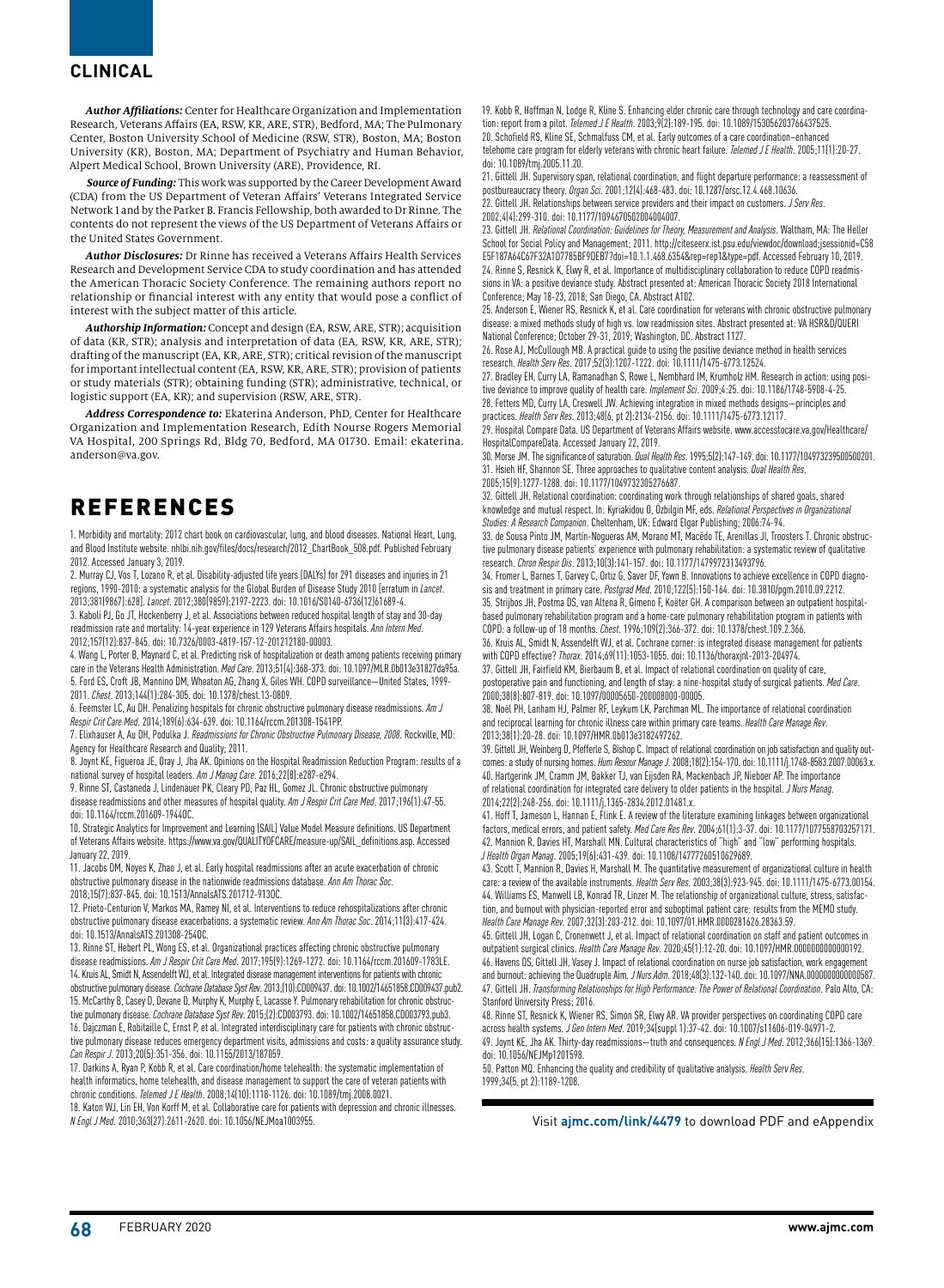### **eAppendix**

### **Provider Interview Guide Study: Collaborative Care for Veterans with Chronic Obstructive Pulmonary Disease Principal Investigator: Seppo Rinne, MD PhD**

- 1. What is your position in the VA?
- 2. How long have you worked at the VA?
- 3. In what context do you see COPD patients?
- 4. What does collaborative care mean to you in the context of managing patients with complex chronic disease?
	- a. How do you collaborate with other providers to manage complex patients with complex multimorbidity, such as patients with COPD?

*Probe: Can you give examples of when collaboration worked/didn't work?*

5. In your experience, how is discharge information on Veterans with COPD typically communicated between *inpatient* and *outpatient* healthcare providers?

*Probe: Can you provide an example of the typical content of discharge communication? What technologies are used to communicate discharge information? How are critical issues (such as important tests results) communicated? How do non-VA hospitals communicate discharge information with VA* 

*providers?*

*Can you think of examples from your work that illustrate these communications?*

6. How does your facility work to prevent COPD readmissions? *Probe: Are there interventions/programs that focus on COPD patients after hospital discharge?*

*How do providers work with patients and their social support to keep them out of the hospital?*

- Are there specific individuals/champions that are 'exceptional' at working prevent COPD readmissions
- Are there creative ways that you have identified to prevent COPD readmissions?
- Examples
- 7. How is information on Veterans with COPD typically communicated between *primary care* and *specialty* providers?

*Probe: Can you think of the typical content of the communication, for example? What technologies are used to communicate? How are urgent patient issues (such as worsening condition) communicated? How do you communicate with non-VA providers?*

8. Are there any standardized systems or protocols in place to promote collaborative care for Veterans with COPD (such as interdisciplinary meetings)? *Probe:* In your opinion, what does your facility do well?